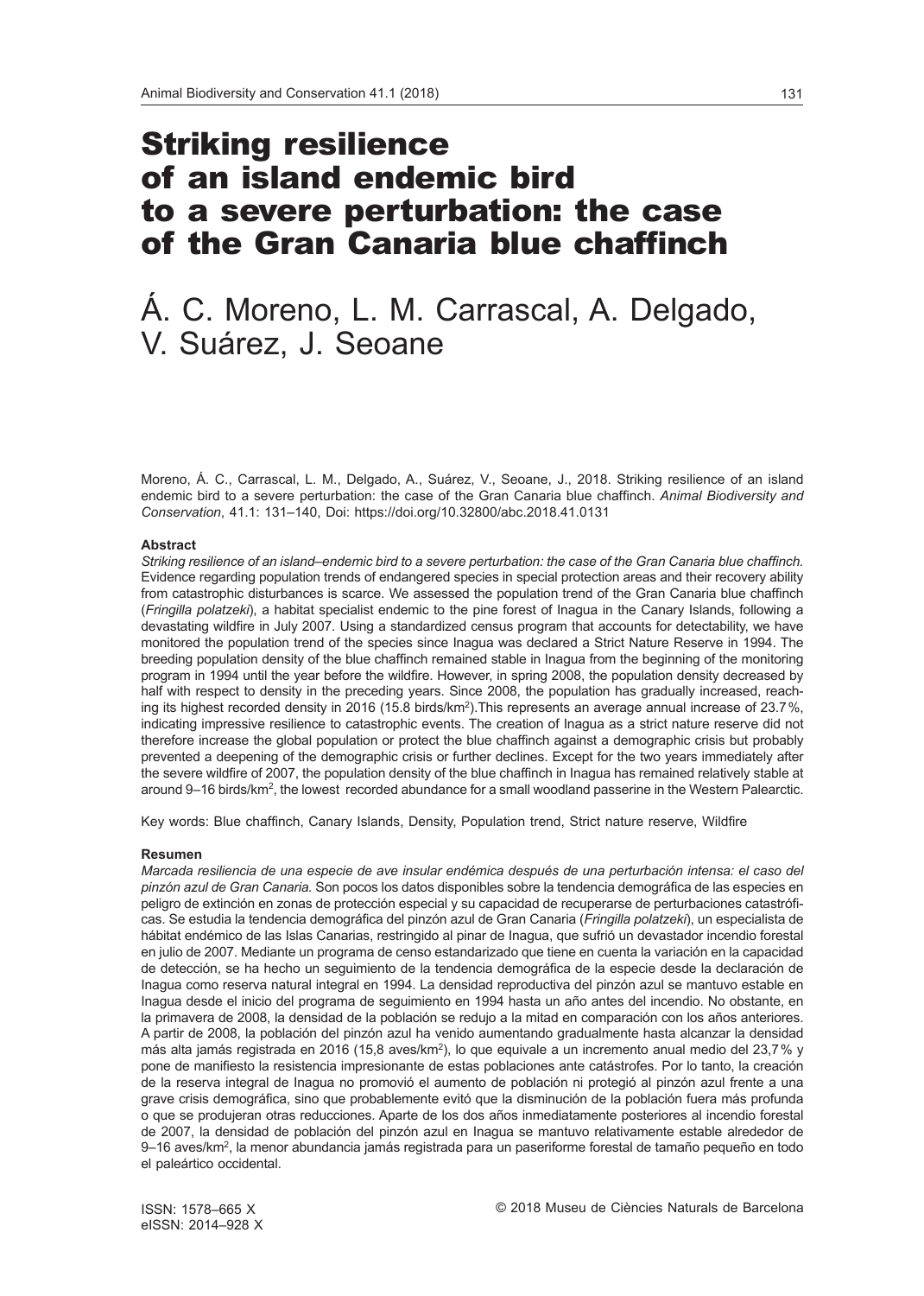Palabras clave: Pinzón azul, Gran Canaria, Densidad, Tendencia poblacional, Reserva natural integral, Incendio forestal

*Received: 12 V 17; Conditional acceptance: 21 VI 17; Final acceptance: 31 VII 17*

*Ángel C. Moreno, Dirección General de Protección de la Naturaleza, Gobierno de Canarias, c/ Prof. Agustín Millares Carló 18, 35071 Las Palmas de Gran Canaria, Canary Islands, Spain.– Luis M. Carrascal, Departamento de Biogeografía y Cambio Global, Museo Nacional de Ciencias Naturales–CSIC, c/ José Gutiérrez Abascal 2, 28006 Madrid, Spain.– Alejandro Delgado, Víctor Suárez, Javier Seoane, Terrestrial Ecology Group, Departamento de Ecología, Universidad Autónoma de Madrid, 28049 Madrid, Spain.*

Corresponding author: L. M. Carrascal. E–mail: [lmcarrascal@mncn.csic.es](mailto:lmcarrascal%40mncn.csic.es?subject=)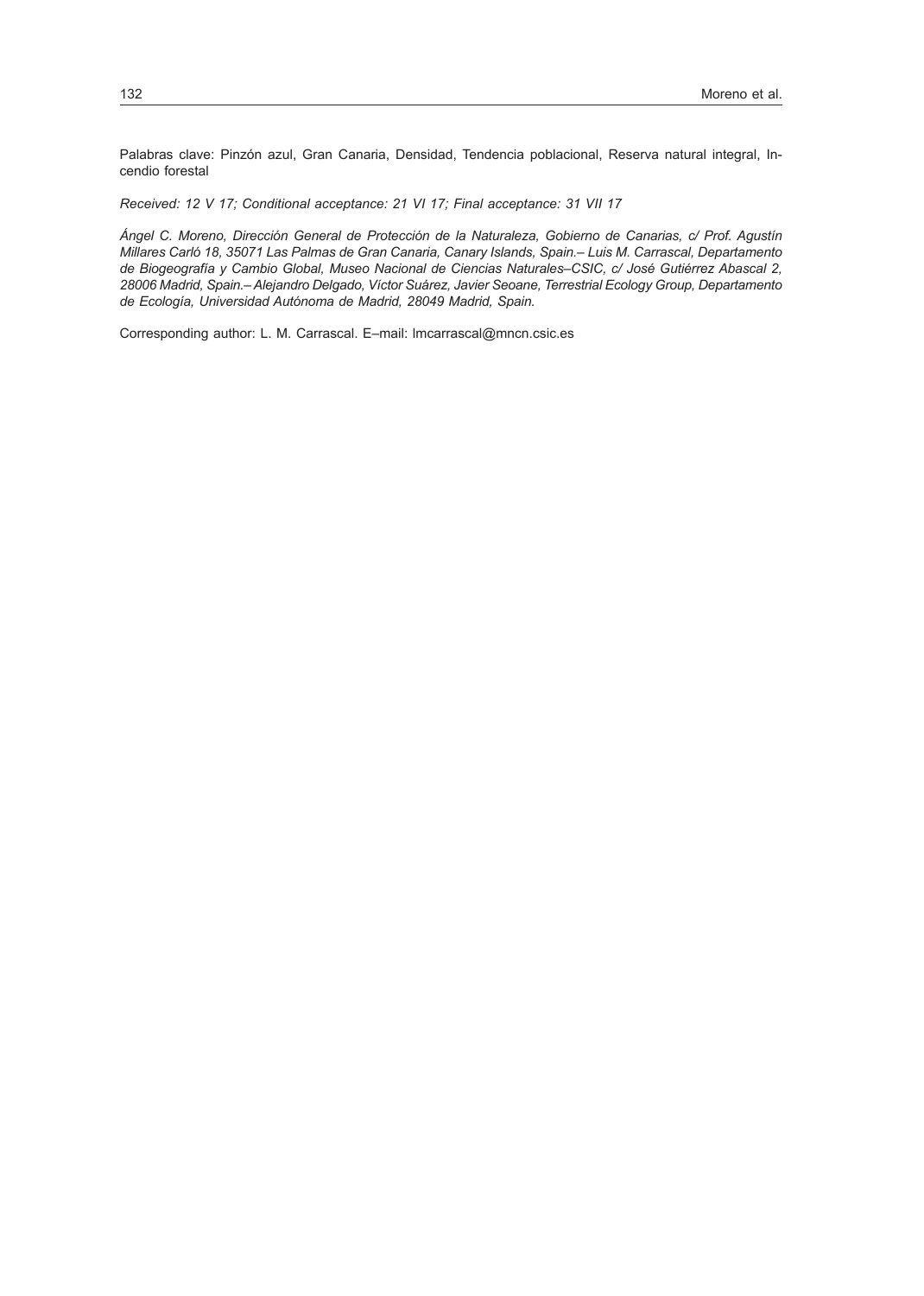## Introduction

Resilience against critical events is a scarcely studied but important matter, especially in endangered species. From 1994 to 2004, Butchart et al. (2006) documented the relative success of conservation efforts that prevented sixteen bird species from becoming extinct. Many of them were threatened birds inhabiting oceanic islands, with very low populations restricted to single, discrete sites. The main sources of extinction risk in these circumstances were related to habitat loss and degradation, deleterious effects which were reduced or eliminated through habitat protection, management and restoration, especially inside protected areas. Strict natural reserves are established to protect biodiversity, both as a whole and considering those threatened species that face conservation challenges. Nevertheless, the effectiveness of protected areas is a subject of continuous debate and testing to evaluate its success, poor results, or need for improvement (Martínez et al., 2006; Craigie et al., 2010; Gutiérrez and Duivenvoorden, 2010; Cantú–Salazar et al., 2013; Dunn et al., 2016). This is most notably the case when phenomena and processes occurring outside the limits of the protected areas affect the populations within them (e.g., global warming, changes in rainfall regime, emergent diseases, invasive species), and is of concern for species with very small ranges, and possibly restricted to a single location. Such conditions attract conservation focus and efforts to declare such areas a reserve. It is therefore important to accumulate evidence regarding whether protected areas for endangered species have contributed to the recovery of their populations, in particular the reserves that are the last shelters for the most narrowly–distributed species (Geldmann et al., 2013). Moreover, considering the low amount of detailed information on particular species regarding how extinctions are prevented, it is necessary to increase our knowledge about their recovery ability after drastic population declines.

The Gran Canaria blue chaffinch (*Fringilla polatzeki*, Canary Islands) is a rare, threatened species that occupies an island–habitat within the island of Gran Canaria (Martín and Lorenzo, 2001 for the probable status of the species since the beginning of the 20<sup>th</sup> century). Currently split from *F. teydea* according to genetic, morphological and behavioural data (Pestano et al., 2000; Lifjeld et al., 2016; Sangster et al., 2016), it is mainly restricted to the Strict Nature Reserve of Inagua–Ojeda–Pajonales (Inagua, hereafter; 39.2 km2; Moreno and Rodríguez, 2007), although a few pairs have recently established elsewhere as a result of a translocation program (Delgado et al., 2016). The Gran Canaria blue chaffinch is a habitat specialist of the mature Canarian pine forests (*Pinus canariensis*), likely as a consequence of past competition with other *Fringilla* species and niche displacement (Illera et al., 2016). It nests in tall trees. Breeding success is low for a Fringillidae, with only ca. 1.5 fledglings per successful nesting attempt, and 1.4 clutches per breeding season (Rodríguez and Moreno, 2008; Delgado et al., 2016). The estimated

population size (with a previous educated guess at around 300 birds, BirdLife International, 2016) lies within the left tail of the distribution of minimum viable population (MVP) estimates for many species, far from the average MVP of 3,750 individuals for birds (Brook et al., 2006; Traill et al., 2007). This is most notable if we take into account the small size of the species (approx. 30 g), since body mass in birds is usually negatively correlated with abundance or maximum ecological densities in the preferred habitats (Carrascal and Tellería, 1991; Gaston and Blackburn, 2000).

The main goal of this study was to analyse the population trend shown by the Gran Canaria blue chaffinch in Inagua since the forest was declared a Strict Nature Reserve in 1994, the only area in the world where the species was present until then as a regular breeder (Martín and Lorenzo, 2001). If the declaration of this area as a reserve contributed to the conservation of the species, we would expect to find a non–decreasing population trend (either positive or stable annual counts). A wildfire in July 2007 that badly damaged the pine forest of the Inagua Reserve provided an opportunity to quantify how severe fire affected the blue chaffinch population and how it recovered in the following years.

#### Material and methods

#### Study area

The study area is located in the Inagua pine forest of Gran Canaria (27º 58' N, 15º 35' W), an island of volcanic origin (1,560 km2, maximum altitude of 1,950 m a.s.l.; for more details on the vegetation of the island see Santos, 2000). The Inagua Integral Natural Reserve (39.2 km2, 250–1,550 m a.s.l.; Special Protection Area of the European Union since 1979; see fig. 1) is a mature pine forest that harbours the main extant breeding population of the Canaria blue chaffinch (Moreno and Rodríguez, 2007). This chaffinch is scarce in pinewoods below 1,000 m a.s.l. (Moreno and Rodríguez, 2007). A severe fire in July 2007 badly affected the Inagua Reserve (see fig. 1 in Suárez et al., 2012). The Canary pine has the remarkable characteristic of being able to survive and grow after fire, and thus in most places, pine foliage was partially recovered by June 2008, and the tree foliage showed full growth by the breeding season of 2010. For environmental characteristics of the Inagua pine forest see Rodríguez and Moreno (2008).

#### Bird census

Data on bird abundance were obtained through line transect sampling in Inagua during the breeding season of the species (the second fortnight in May and the first fortnight in June; see Rodríguez and Moreno, 2008) over 18 years, from 1994 to 2016. We surveyed a fixed net of trails following a single route of a total length of 22.9 km on adequate habitat over the area with the highest density of the species (see fig. 1). Since 1994 we used the same line–transect method. From 1994 to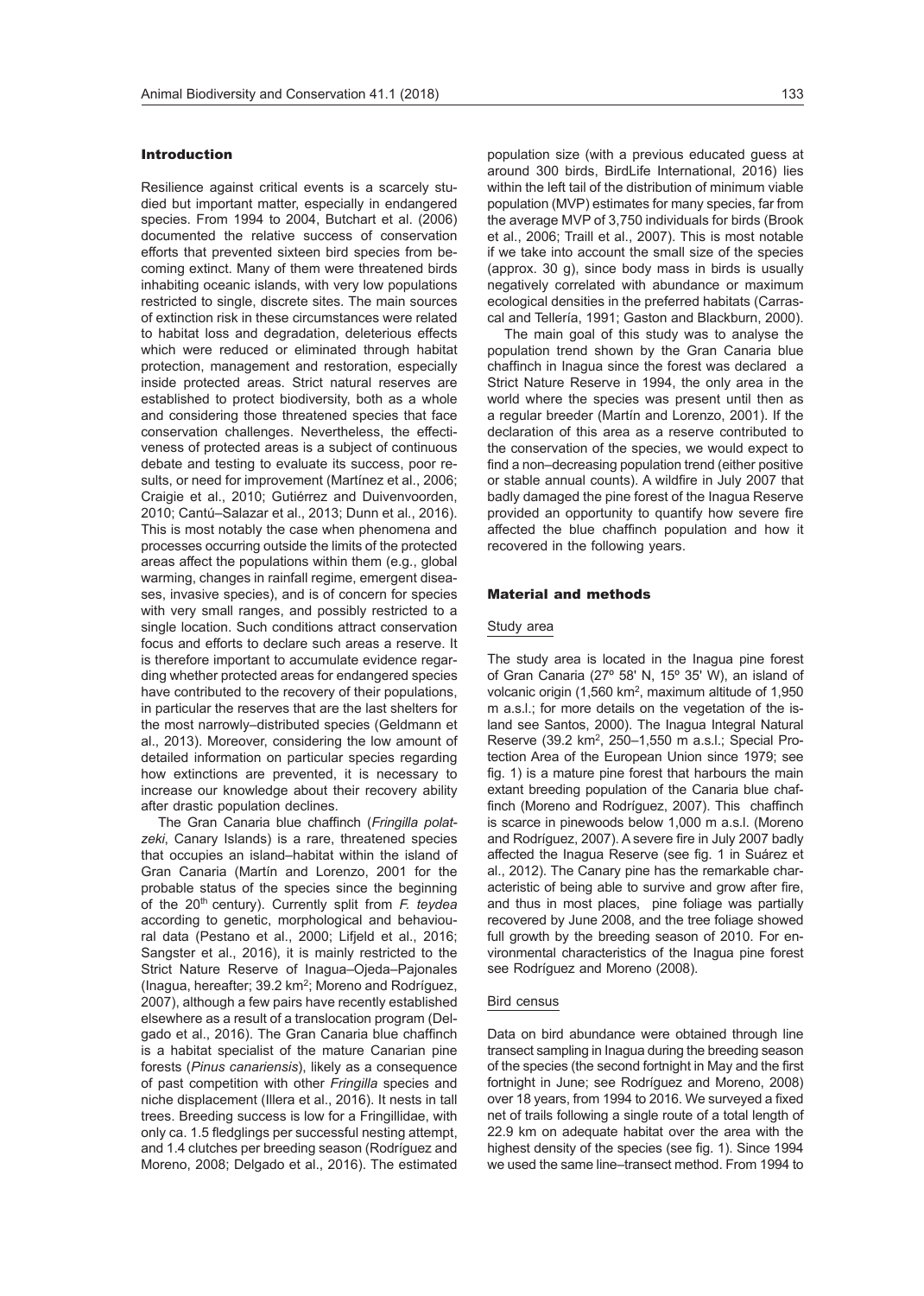2008, the route was censused only once per year, but from 2009 to 2016, the transect was repeated three times on different days and bird counts were averaged to assess whether more precise results could be obtained. Transects were carried out on rainless days. Researchers walked slowly (1–3 km/h approximately) along small trails in the first four hours after dawn. The censuses were performed by different people: A. C. M. from 1994 to 2004; L. M. C. and J. S. in 2008; and V. S. and A. D., in 2006, 2009–2016. To account for between–observers and between–year variations in detectability while we used distance sampling methods. For each bird heard or seen, we estimated the perpendicular distance to the observer's trajectory. Previous training helped to reduce between–observer variability in distance estimates. Detection distances were right–truncated as recommended by Buckland et al. (2001), excluding 5% of birds recorded far away (i.e. beyond 125 m). Four models that are commonly used to explain the loss of detectability as a function of the distance from the transect line were fitted to estimate the probability of detection within strips of width equal to the truncated distance: half–normal and hazard–rate, with the inclusion of polynomial or cosine adjustment terms (Buckland et al., 2007). Models were evaluated according to AICc to obtain model weights. The weighted mean of the probability of detection and the effective strip width were used to estimate population densities from the number of blue chaffinches detected (using Akaike's weights).

Detectability models for the blue chaffinch were built with R version 3.1.2 (R Core Team, 2014) and specialized packages: Distance (Miller, 2016a) and mrds (Miller, 2016b).

#### Population density and trends

Population density of the blue chaffinch in Inagua was calculated considering the counts of birds in the 22.9 km census route and the effective strip width (ESW) derived from the probability of detection. The total length of transects were divided into 100 contiguous units of equal length (229 m), to which the detected blue chaffinches were assigned in each year. As these one–hundred units are not truly independent samples, a bootstrapping procedure was carried out to estimate the average density and the proper confidence intervals (Davison and Hinkley, 2007). Density for each year in each randomization trial was estimated considering (1) the total number of chaffinches in the bootstrap sample, (2) a random probability of detection obtained from the corresponding 95% confidence interval for that year (to account for uncertainty in the probability of detection; see table 1), and (3) a strip width of 125 m on both sides of the 22.9 km route. We carried out 20,000 randomizations to estimate population density in each of the 18 years of study. Confidence intervals were obtained using the percentile method, considering the non–Gaussian distribution of density figures.

To assess population trends of blue chaffinch in Inagua, we used the bird counts obtained from 1994 to 2016 within the 100 sample units of 229 m–long transects (we used the counts of one census per

year from 1994 to 2008, and the average of three counts from 2009 to 2016). First, we estimated the between–years population changes (byPC) in any two consecutive years *t* and *t+1* as:

byPC = 1 + 
$$
[(D_{t+1} - D_t)/D_t]
$$

with D being the average density in the 100 sample units. Second, we randomly assigned the bird density in each one of the 100 sample units between years *t* and *t+1*, by shuffling the density figures within rows (with sample units as rows and years as columns), and calculated the null between–year population change as presented in the previous step. Note that this randomization procedure preserves the spatial structure of the data, because the shuffling is limited to rows. And finally, this randomization procedure was repeated 20,000 times to obtain the null distribution of population trend figures between consecutive years. The observed population changes between the two years under comparison were tested against the two–tailed 95%, 99% and 99.9% percentiles of the null distributions.

Analyses were carried out using the Bootstrapping, Resampling and Monte Carlo functions of 'PopTools 3.0', <http://www.cse.csiro.au/poptools/>, run in Microsoft Excel 2010.

## Results

Gran Canaria blue chaffinch counts ranged from 17 to 50 individuals over the years, and probability of detection within the 125–m strip width ranged between 0.52 and 0.71 over study periods (table 1). The width of the confidence intervals of bird counts, relative to the average, was lower in years when three repetitions of the censuses were carried out (2009–2016; average relative width =  $54.1\%$ ) than in years when only one census was carried out (1994–2008; average =  $74.3\%$ ;  $p < 0.001$  in the t-test comparing the two census periods; table 2). Thus, three repetitions per year of the same census transect increased the precision of the estimates of average density.

The population density of the blue chaffinch remained stable from the beginning of the monitoring program in 1994 to one year prior to the devastating forest fire in July 2007 (table 2, fig. 2), with an average density of 9.7 birds/km2 (range of year averages: 8.0–12.7 birds/km<sup>2</sup>). Pairwise tests comparing counts on all pairs of years showed that even the peak in chaffinch abundance in 2000 was not significantly different from the other density estimates (55 tests using sequential Bonferroni correction for type I error–wise rate at  $α = 0.05$ ). Population density in spring 2008 (10 months after the forest fire) halved with respect to that measured in 2006 (58% reduction to 4.8 birds/km2;  $p = 0.001$ ).

From 2008 onwards, the blue chaffinch population gradually increased, with a significant increase from 2009 to 2010 ( $p = 0.005$  that remains significant after a sequential Bonferroni correction of the six tests between consecutive years from 2008 to 2016). The linear correlation between year and population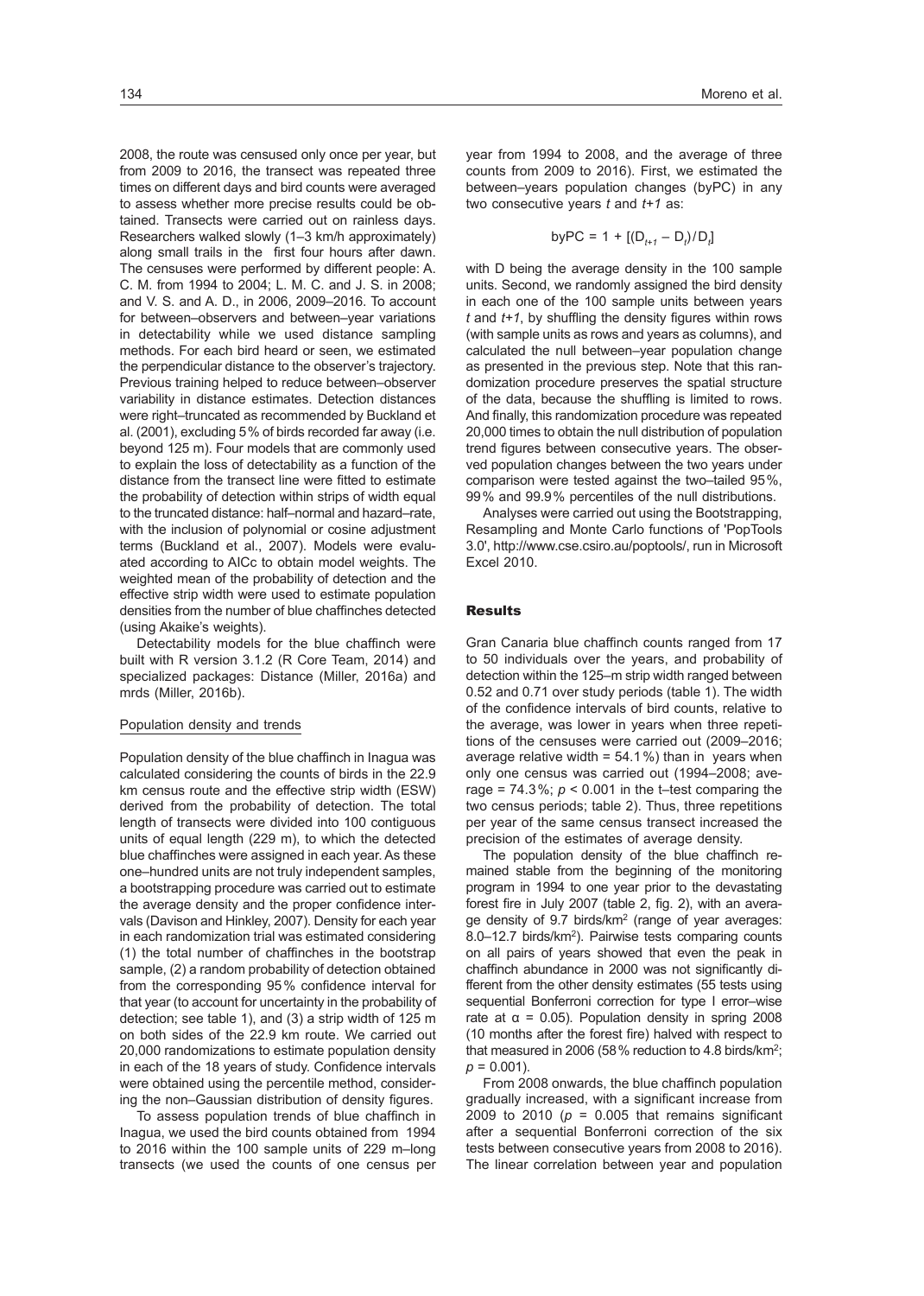

Fig. 1. Study area in Gran Canaria island. Black dots show the centre of 100 units of 229 m in length of a census route of 22.9 km repeated from 1994 to 2016.

*Fig. 1. Zona de estudio en la isla de Gran Canaria. Los puntos negros indican el centro de 100 unidades de 229 m de longitud de un transecto de 22,9 km para elaborar el censo que se ha venido repitiendo desde 1994 hasta 2016.*

density was high from 2008 to 2016 (r = 0.886, 99% bootstrapped confidence interval: 0.696–0.988). Population abundance in the last monitoring year, 2016, was higher than any other previous year, with an average density of 15.8 birds/km2. The percentage of population increase from 2008 to 2016 was 229%.

To summarize, the population density of the blue chaffinch in the Inagua reserve remained stable at around 10 birds/km2 from 1994 to 2006, decreased as a consequence of the devastating forest fire in July 2007, remained low during the subsequent two years, and then showed a clear increasing trend during the following eight years, reaching the highest density ever recorded in 2016.

### **Discussion**

The endangered blue chaffinch of Gran Canaria Island has shown a remarkably stable long–term population trend over the last 23 years. Given its scarcity in the past and the extremely restricted distribution area of this species (Martín and Lorenzo, 2001), a strict natural reserve was established in 1994 in Inagua. The devastating forest fire in July 2007 halved the chaffinch population on the island. Nevertheless, it has shown an impressive resilience as the population recovered 3–4 years after the wildfire, reaching the highest population density ever recorded in 2016. Moreover, the demographic bottleneck was not accompanied by a clear genetic erosion, as the blue chaffinch has not experienced a significant decline in allelic richness or an increase in the inbreeding coefficient (Suárez et al., 2012). These results reveal the ability of this endemic chaffinch to survive in these unique forests within the context of the Western Palearctic, and the adaptation of both bird and tree to recovery after wildfires, a common phenomenon in volcanic islands such as the Canary archipelago. The population trend of the species in the Inagua Strict Nature Reserve supports that 'broad and shallow' protection of endangered species, resting only in the passive protection of areas, is less effective than 'narrow and deep' protection, with more financial expenditures, dealing with populations (e.g., Kolecek et al., 2014; Luther et al., 2016), because the creation of Inagua nature reserve did not avoid the wildfire risk for this species. The highly stable population density of the blue chaffinch in the mature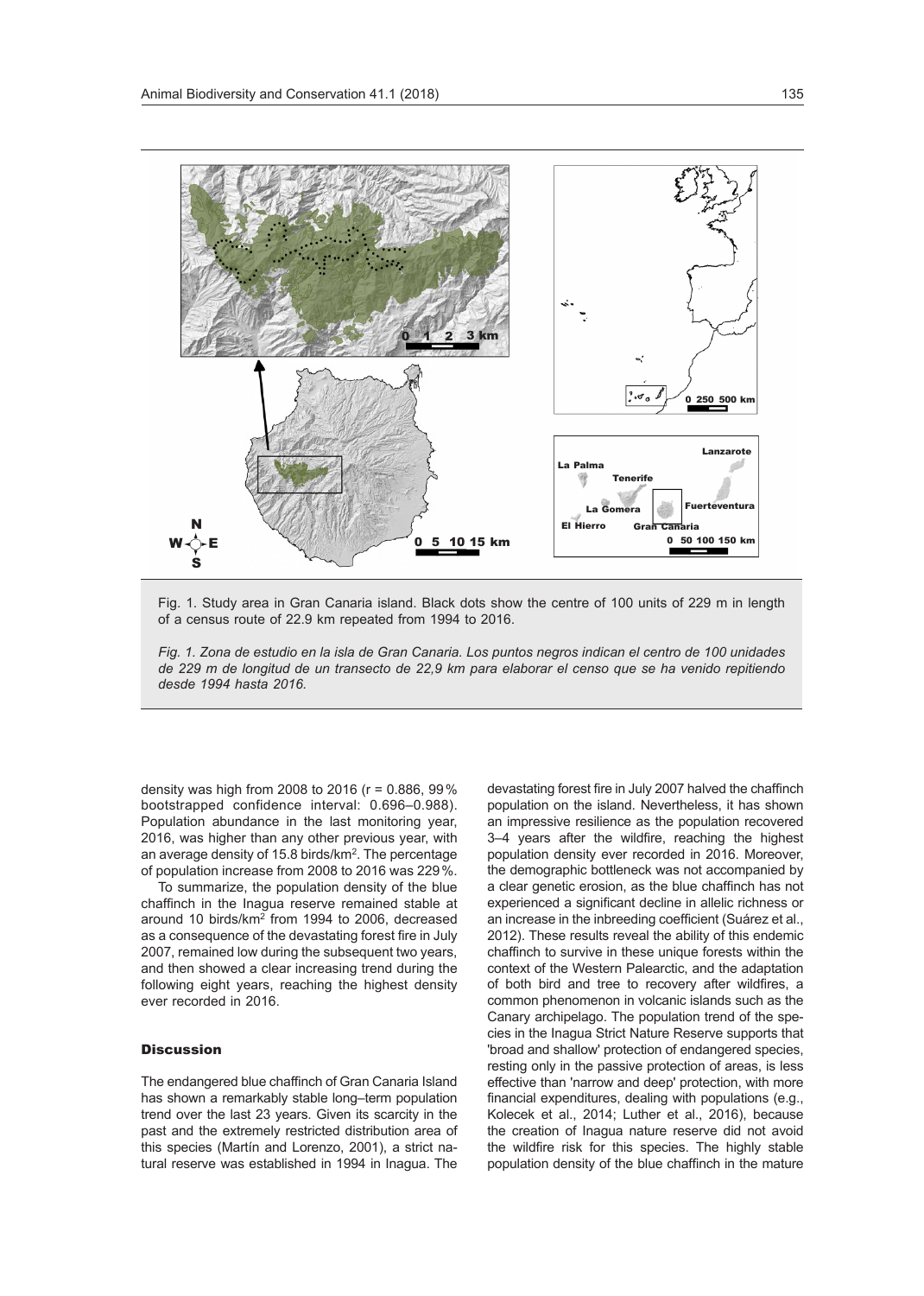Table 1. Detectability estimates of the Gran Canaria blue chaffinch carried out for different time periods, each with a different team of observers. Bird counts were obtained by distance–sampling over the same fixed route of 22.9 km: Best model, best fitted model with the lowest AIC figure; HNc, half–normal with cosine adjustment; HNp, half–normal with polynomial adjustment; HRc, hazard–rate with cosine adjustment; HRc, hazard–rate with polynomial adjustment); pDET, probability of detection within 125–m strip width (SE, standard error); ESW, effective strip width (in m); #birds, number of bird contacts (also including other contacts obtained censusing other forest tracts in Inagua in 2008).

*Tabla 1. Estimaciones de la capacidad de detección del pinzón azul en Gran Canaria realizadas con respecto a períodos distintos, cada una de ellas con un equipo diferente de observadores. Los conteos de aves se obtuvieron mediante un muestreo a distancia a lo largo de la misma ruta establecida de 22,9 km: Best model, mejor modelo ajustado con la menor cifra del AIC; HNc, seminormal con términos de ajuste de coseno; HNp, seminormal con términos de ajuste polinómicos: HNc, tasa de riesgo con términos de ajuste de coseno; HRc, tasa de riesgo con términos de ajuste polinómicos; pDET, probabilidad de detección en una franja de 125 m de ancho (SE, error estándar); ESW, ancho efectivo de la franja (en m); #birds, número de contactos con aves (incluidos otros contactos obtenidos en censos de otros transectos forestales realizados en Inagua en 2008).*

| Years           | Best model      | #birds | <b>ESW</b> | pDET  | SE pDET |
|-----------------|-----------------|--------|------------|-------|---------|
| 1994-2004       | HN <sub>c</sub> | 345    | 79.3       | 0.634 | 0.054   |
| 2008            | <b>HNc</b>      | 32     | 88.3       | 0.664 | 0.113   |
| 2006, 2009-2011 | <b>HNc</b>      | 265    | 65.1       | 0.521 | 0.047   |
| 2013, 2015-2016 | <b>HNc</b>      | 350    | 69.5       | 0.556 | 0.043   |

pine forest of Inagua may be understood considering long–term stability of this forest habitat, causing places suitable in one year to remain so over many seasons,

and to cross–generational reproducibility of the criteria used by birds in their settlement decisions (see also Wesołowski et al., 2015).

Table 2. Bird counts (Bc), and their 95% confidence intervals (L, lower 95%; U, upper 95%), for the Gran Canaria blue chaffinch population in Inagua pine forest during the second fortnight in May and the first fortnight in June, throughout the 18–year study period, from 1994 to 2016. From 2009 to 2016, three censuses were carried per year on different days, while only one census per year was made in the remaining years; rel. width, width of the confidence intervals of bird counts, relative to the average.

*Tabla 2. Conteos de aves (Bc) y sus intervalos de confianza del 95% (L, inferior; U, superior) de la población de pinzón azul en el pinar de Inagua, Gran Canaria, durante la segunda quincena de mayo y la primera de junio de los 18 años del estudio, entre 1994 y 2016. Entre 2009 y 2016 se realizaron tres censos anuales en distintos días, mientras que los demás años solo se realizó un censo anual; rel. width, amplitud del intérvalo de confianza, relativa al valor medio del conteo de aves.*

| Years | Bc | L    | U    | Rel. width | Years | <b>Bc</b> |      | U    | Rel. width |
|-------|----|------|------|------------|-------|-----------|------|------|------------|
| 1994  | 31 | 20.0 | 43.0 | 74.2       | 2004  | 38        | 26.0 | 51.0 | 65.8       |
| 1995  | 29 | 17.0 | 43.0 | 89.7       | 2006  | 34        | 23.0 | 46.0 | 67.6       |
| 1996  | 29 | 19.0 | 39.0 | 69.0       | 2008  | 21        | 12.0 | 32.0 | 95.2       |
| 1997  | 33 | 22.0 | 45.0 | 69.7       | 2009  | 17        | 12.0 | 23.0 | 64.7       |
| 1998  | 30 | 19.0 | 43.0 | 80.0       | 2010  | 29        | 21.0 | 37.3 | 56.3       |
| 1999  | 36 | 23.0 | 50.0 | 75.0       | 2011  | 32        | 23.7 | 40.7 | 53.1       |
| 2000  | 46 | 34.0 | 59.0 | 54.3       | 2013  | 30        | 21.7 | 38.3 | 55.6       |
| 2001  | 40 | 26.0 | 55.0 | 72.5       | 2015  | 37        | 28.0 | 45.7 | 47.7       |
| 2002  | 33 | 21.0 | 47.0 | 78.8       | 2016  | 50        | 38.7 | 62.3 | 47.3       |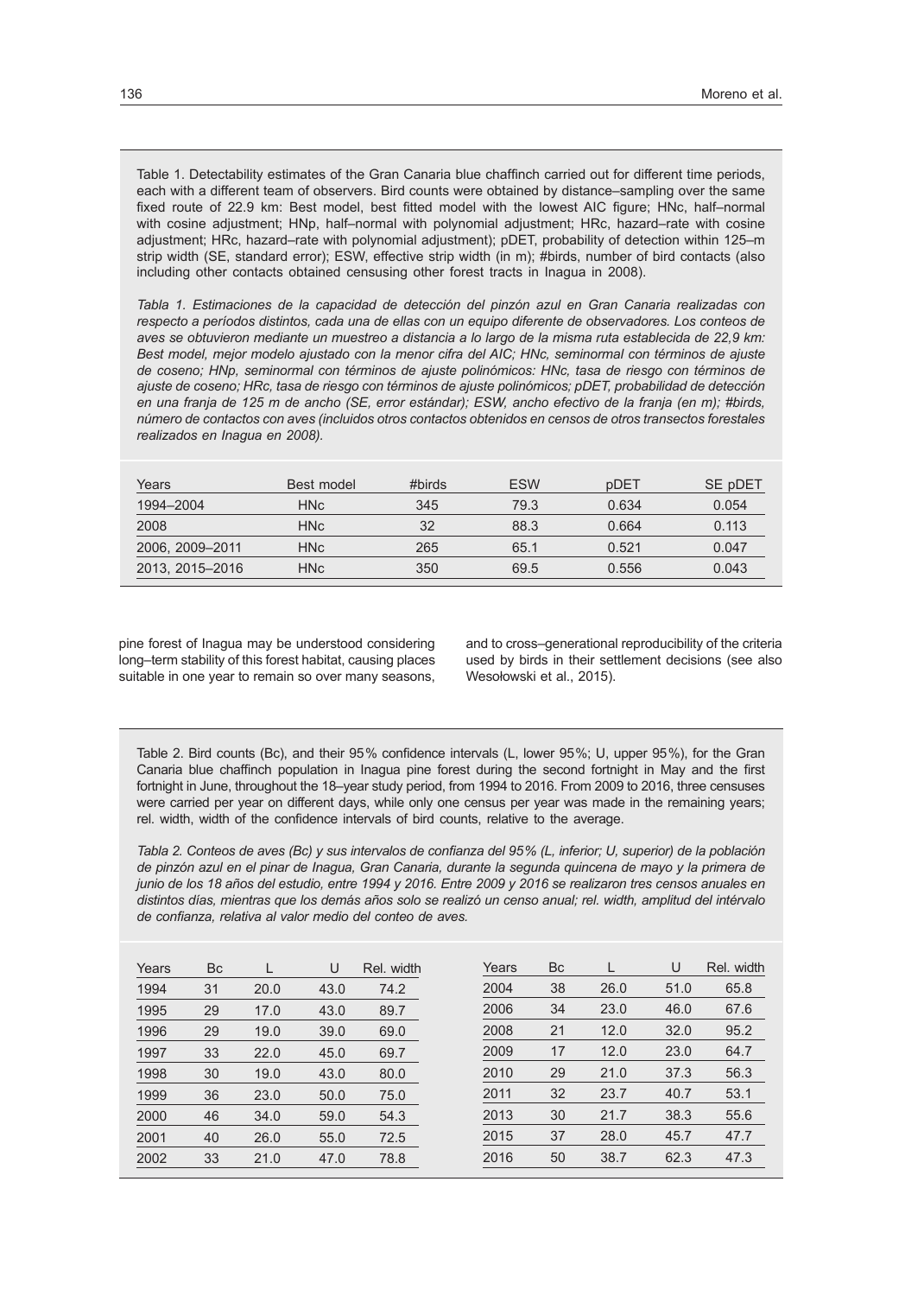

Fig. 2. Temporal variation of the blue chaffinch density in Inagua. Dots and continuous line denote average estimations, while shadow area shows the 95% confidence intervals. Density estimates take into account the probability of detection (within its 95% confidence interval) and the spatial heterogeneity in bird counts along the 22.9 km of the census trail. Asterisks show significant differences between consecutive density estimations after sequential Bonferroni correction (\* *P* < 0.05; \*\* *P* < 0.01). Drawing of blue chaffinch from [www.birdlife.org](http://www.birdlife.org).

*Fig. 2. La variación temporal de la densidad del pinzón azul en Inagua. Los puntos y la línea discontinua denotan el promedio de las estimaciones, mientras que el área sombreada indica los intervalos de confianza del 95%. Para calcular las estimaciones de la densidad se tuvo en cuenta la probabilidad de detección (dentro de su intervalo de confianza del 95%) y la heterogeneidad espacial en los conteos de aves a lo largo de los 22,9 km del transecto. Los asteriscos indican las diferencias significativas entre estimaciones de densidad consecutivas tras una corrección secuencial de Bonferroni (\* P < 0,05; \*\* P < 0,01). Dibujo del pinzón azul extraída del sitio web [www.birdlife.org](http://www.birdlife.org).*

Apart from the two years immediately after the severe forest fire of 2007, the population density of the blue chaffinch in Inagua remained relatively stable at around 10 birds/km2 within its well–preserved core area (with a maximum of 15.8 birds/km2). This is one of the lowest ever recorded abundances for a small woodland passerine in the whole Western Palearctic (Hagemaijer and Blair, 1997), and more than four times lower than the maximum densities measured for the other blue chaffinch species in the pine forests of Tenerife Island (*Fringilla teydea*, 69 birds/km2, Carrascal and Palomino, 2005; 170 birds/km<sup>2</sup>, Garcíadel–Rey et al., 2010). Similarly, the endemic Azores bullfinch *Pyrrhula murina*, also an endangered habitat specialist, reaches considerably higher densities of 100–200 birds/km2 (in native laurel forests of São Miguel Island; Ceia et al., 2009, 2011). This recorded low population density suggests important environmental limitations for the blue chaffinch in the Gran Canaria island, even in its emblematic protected core area.

The historic Gran Canaria pine forests (i.e., not derived from recent plantations), despite some relict populations of high haplotypic diversity (Vaxevanidou et al., 2006), are located in the south–eastern distribution limit of the species, and are probably remnants of larger populations severely reduced by human activities and adverse climatic conditions (precipitation decreases from west to east in the Canary Islands; Marzol, 2000). This is particularly evident for the remnant pine forests located around Tauro, where extremely dry conditions are manifested in symptoms of decay in many individuals (Vaxevanidou et al., 2006). Moreover, this situation will likely worsen as a consequence of climate change in the Canary Islands, where models predict increases in temperature and a decrease in precipitation over the next 85 years (Morata, 2014; Expósito et al., 2015). Warming has been more evident at high mountains than at lower altitudes in both Tenerife and Gran Canaria islands since 1970 (0.16°C/decade; Martín et al., 2012; Luque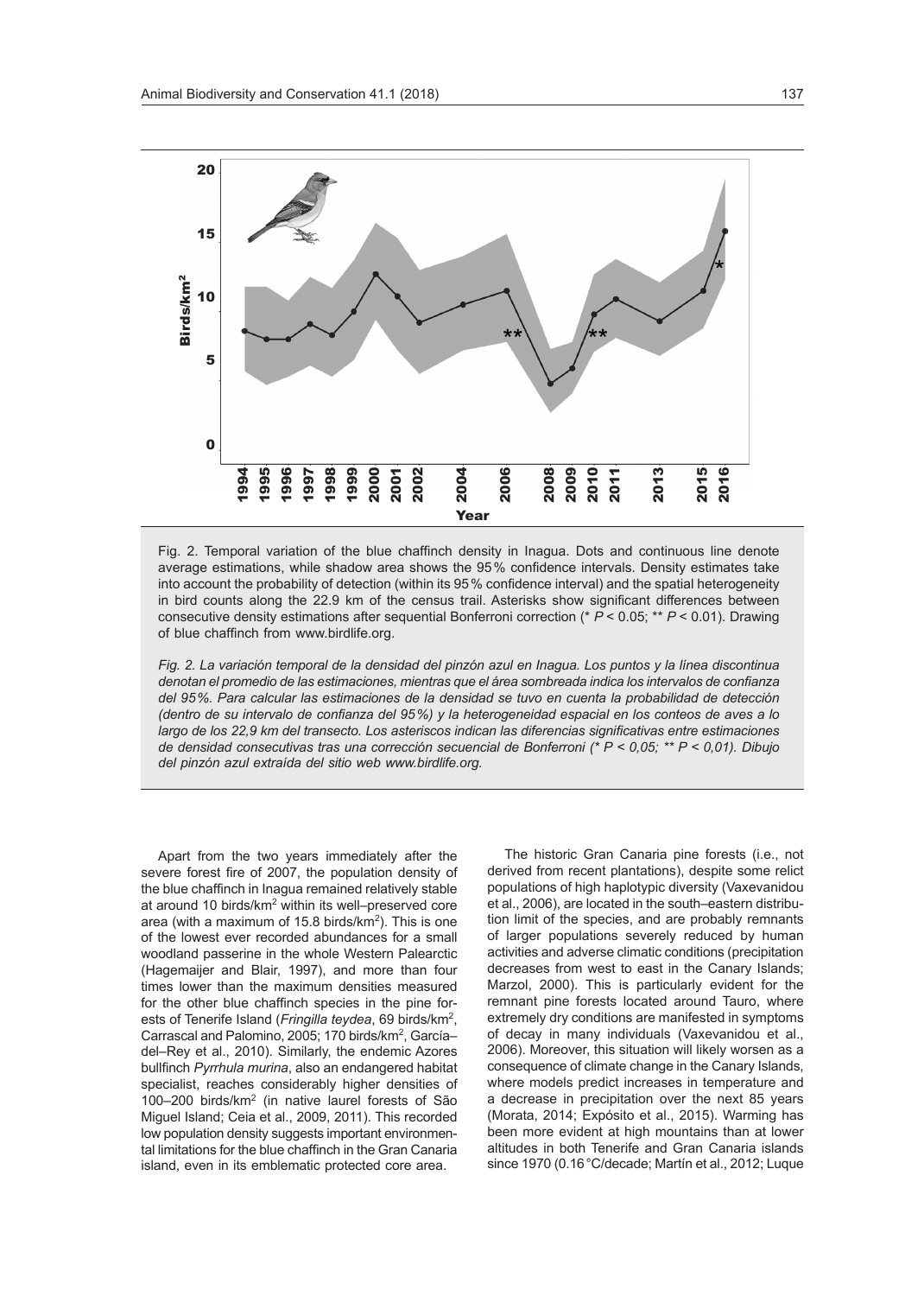et al., 2014). Recently, Brawn et al. (2016) suggested that the increase in dry season length may threaten populations of tropical birds in protected areas, even without a direct loss of habitat. Such evidence, together with the general biogeographic pattern of a decrease in species richness and abundance of woodland bird species towards the SW of the Western Palearctic (Mönkkönen, 1994; Tellería and Santos, 1994), suggest that the Gran Canaria blue chaffinch is a 'woodland survivor' stranded in a suboptimal habitat, in the eastern limit of the Canary forests of any kind. The South hills crossbill (*Loxia sinesciuris* of the *curvirostra* complex), inhabiting only the higher elevations of two small mountain ranges in southern Idaho (Rocky Mountains, USA), poses a similar case of a declining habitat specialist of coniferous forests (Benkman, 2016), where hot events (i.e., more than four hot days > 32ºC per year) recorded from 2003 to 2011 caused a 20% annual decline, with a total decline of 80% of the population.

Since one year after the forest fire of July 2007, the blue chaffinch population of Inagua has shown a steady growth until 2016, with an average annual increase of 23.7%, a figure that is around the upper boundary of other threatened species (Green and Hirons, 1991; Butchart et al., 2006). This increase occurred with minor implementation of conservation actions (these limited to providing water supplies; Pascual Calabuig, pers. com.), leaving the species to its fate and dependent on the natural recovery of the pine forest. Moreover, 15 blue chaffinch juveniles were translocated from Inagua to La Cumbre pinewood forest, 2–4 km away, at the end of the summer 2015 (nine females and six males; this extraction was the most remarkable carried out in any one year from 1994 to 2016; Felipe Rodriguez and María Dolores Estévez, pers. comm.). In spite of this extraction, the population at Inagua did not show any sign of a population decrease, continuing with its steady increase from 2015 to 2016. The positive population trajectory is typical of species living at low densities that often recover after the perturbation that decreased their numbers ceases. This phenomenon is the result of high fidelity to good habitat patches, reduced mortality and increased fecundity and reproductive rate (e.g., Ferrer et al., 2013; Krüger et al., 2010; Le Corre et al., 2015; Smith et al., 2015). The case of the Gran Canaria blue chaffinch is one of those rare examples of how an endangered species recovers from a demographic crisis in the absence of human interventions, when the mere protection of the habitat is sufficient [see also Impey et al. (2002) for the Rodrigues fody, *Foudia flavicans*; Groombridge et al. (2009) for the Seychelles kestrel, *Falco araea*; Brooke et al. (2012) for the Raso lark, *Alauda razae*, confined to the 7 km<sup>2</sup> island Raso, Cape Verde; Guevara et al. (2016) for *Podiceps juninensis* in northern Andes; Burt et al. (2016) for *Copsychus sechellarum* in the Seychelles].

In conclusion, the Gran Canaria blue chaffinch is a small passerine of the Western Palearctic that attains the lowest population densities for a forest bird, even in the most favourable woodland areas (ca. 10 birds/km2). However, the population has remained relatively stable during the last twenty–three years. The creation of the Inagua strict reserve and its role as a special protection area for birds was not followed by a population increase and did not protect the species from the demographic crisis associated with a devastating wildfire that halved its population, although the strict protection status of Inagua allowed for a quick recovery of the species. The species showed high resilience and adaptation to wildfires, recovering at a fast rate (24% average yearly increase) in the following eight years, without human intervention. These results clearly illustrate that an insular endemic species with a population size below the 'average' minimum viable population level may have stable numbers during relatively long periods without becoming extinct in spite of being recognized as endangered (Martín, 2009).

#### Acknowledgements

The study was supported by the Conservation Program for the blue chaffinch implemented by the Gobierno de Canarias (1991–2004), Cabildo de Gran Canaria (2005–2015), and was partially funded by the European Union (1995–1996: LIFE94 NAT/E/ 001159; 1999–2002: LIFE98 NAT/E/005354; 2016: LIFE14 NAT/ES/000077) and a research contract between MNCN/CSIC and GESPLAN, S. A. U. (2008). JS currently works within the Madrid's Government research group network REMEDINAL3–CM (S–2013/ MAE–2719). We thank Joachim Hellmich, Pascual Calabuig, Ruth de Oñate and Felipe Rodríguez for their help and company during different phases of this long work, and to Claire Jasinski and Ana Rey for improving the English of the manuscript.

### **References**

- Benkman, C. W., 2016. The Natural History of the South Hills Crossbill in Relation to Its Impending Extinction. *American Naturalist*, 188: 589–601.
- BirdLife International, 2016. *Fringilla polatzeki*. The IUCN Red List of Threatened Species 2016: e. T103822640A104230366. [http://dx.doi.org/10.2305/](http://dx.doi.org/10.2305/ IUCN.UK.2016-3.RLTS.T103822640A104230366.en )  [IUCN.UK.2016–3.RLTS.T103822640A104230366.en](http://dx.doi.org/10.2305/ IUCN.UK.2016-3.RLTS.T103822640A104230366.en )
- Brawn, J. D., Benson, T. J., Stager, M., Sly, N. D., Tarwater, C. E., 2016. Impacts of changing rainfall regime on the demography of tropical birds. *Nature Climate Change,* 19: e3183
- Brook, B. W., Traill, L. W., Bradshaw, C. J. A., 2006. Minimum viable population sizes and global extinction risk are unrelated. *Ecology Letters*, 9: 375–382.
- Brooke, M. D., Flower, T. P., Campbell, E. M., Mainwaring, M. C., Davies, S., Welbergen, J. A., 2012. Rainfall–related population growth and adult sex ratio change in the Critically Endangered Raso lark (Alauda razae). *Animal Conservation,* 15: 466–471.
- Buckland, S. T., Anderson, D. R., Burnham, K. P., Laake, J. L., Borchers, D. L., Thomas, L., 2001. *Introduction to distance sampling*. Oxford University Press, Oxford.
- 2007. *Advanced distance sampling*. Oxford Uni-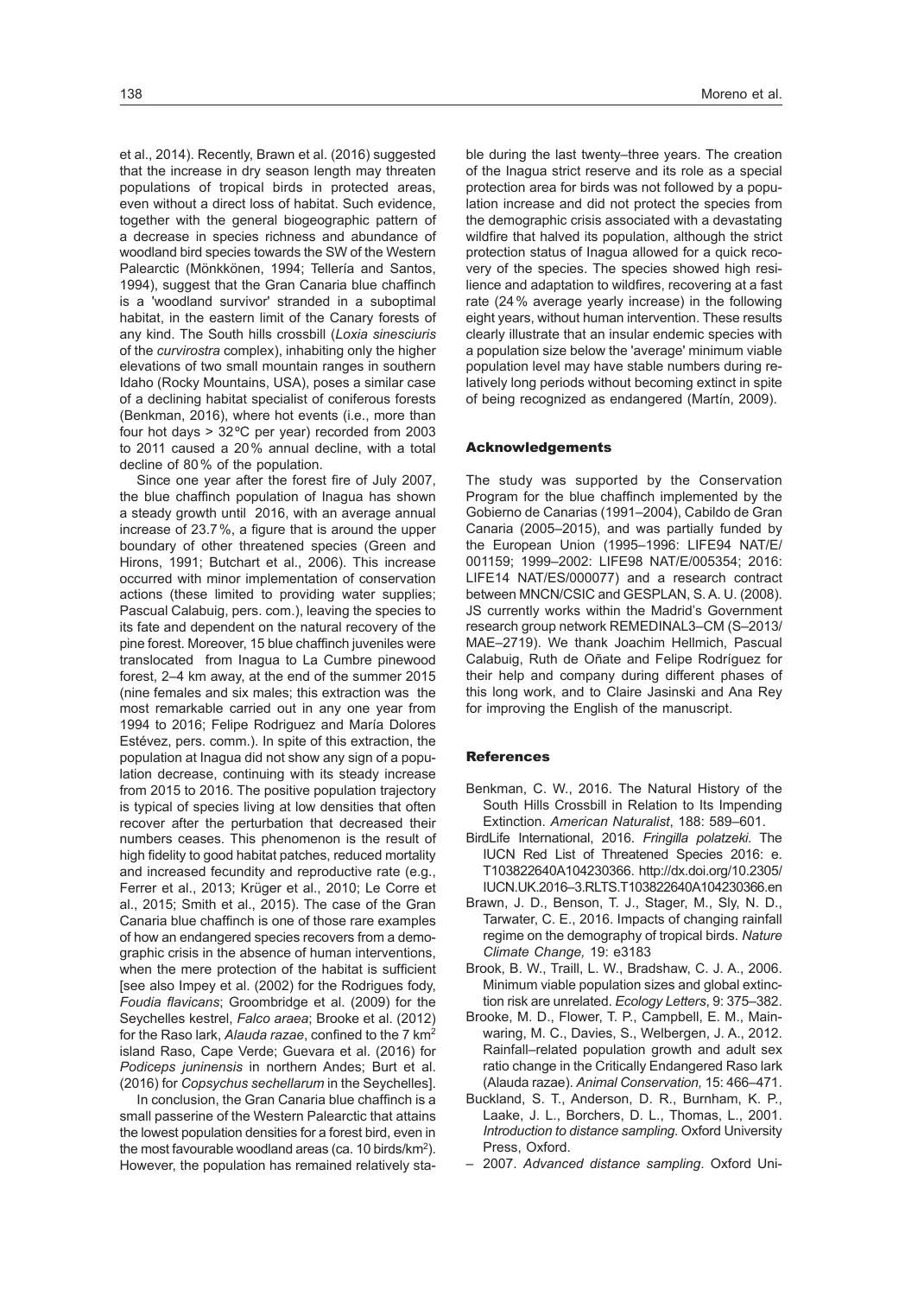versity Press, New York.

- Burt, A. J., Gane, J., Olivier, I., Calabrese, L., de Groene, A., Liebrick, T., Marx, D., Shah, N., 2016. The history, status and trends of the Endangered Seychelles Magpie–robin *Copsychus sechellarum*. *Bird Conservation International,* 26: 505 –523.
- Butchar, S. H. M., Stattersfield, A. J., Collar, N. J., 2006. How many bird extinctions have we prevented? *Oryx*, 40: 266–278.
- Cantú–Salazar, L., Orme, C. D., Rasmussen, A. R., Blackburn, T. M., Gaston, K. J., 2013. The performance of the global protected area system in capturing vertebrate geographic ranges. *Biodiversity and Conservation*, 22: 1033–1047.
- Carrascal, L. M., Palomino, D., 2005. Preferencias de hábitat, densidad y diversidad de las comunidades de aves en Tenerife (islas Canarias). *Animal Biodiversity and Conservation*, 28: 101–119.
- Carrascal, L. M., Tellería, J. L., 1991. Bird size and density: a regional approach. *American Naturalist*, 138: 777–784.
- Ceia, R. S., Heleno, R. H., Ramos, J. A., 2009. Summer abundance and ecological distribution of passerines in native and exotic forests in São Miguel, Azores. *Ardeola*, 56: 25–39.
- Ceia, R. S., Ramos, J. A., Heleno, R. H., Hilton, G. M., Marques, T. A., 2011. Status assessment of the Critically Endangered Azores Bullfinch *Pyrrhula murina*. *Bird Conservation International*, 21: 477–489.
- Craigie, I. D., Baillie, J. E. M., Balmford, A., Carbone, C., Collen, B., Green, R. E., Hutton, J. M., 2010. Large mammal population declines in Africa's protected areas. *Biological Conservation*, 143: 2221–2228.
- Davison, A. C., Hinkley, D. V., 2007. *Bootstrap methods and their application*. Cambridge University Press, Cambridge.
- Delgado, A., Calabuig, P., Suárez, V., Trujillo, D., Suárez–Rancel, M. M., 2016. Preliminary assessment of the release of captive–bred Gran Canaria Blue Chaffinches *Fringilla teydea polatzeki* as a reinforcement population. *Bird Study*, 63: 554–558.
- Dunn, J. C., Buchanan, G. M., Stein, R. W., Whittingham, M. J., McGowan, P. J. K., 2016. Optimising different types of biodiversity coverage of protected areas with a case study using Himalayan Galliformes. *Biological Conservation*, 196: 22–30.
- Expósito, F. J., González, A., Pérez, J. C., Díaz, J. P., Taima, D., 2015. High–resolution future projections of temperature and precipitation in the Canary Islands. *Journal of Climate*, 28: 7846–7856.
- Ferrer, M., Newton, I., Muriel, R., 2013. Rescue of a small declining population of Spanish imperial eagles. *Biological Conservation*, 159: 32–36.
- García–del–Rey, E., Otto, R., Fernández–Palacios, J. M., 2010. Medium–term response of breeding Blue Chaffinch Fringilla teydea teydea to experimental thinning in a *Pinus canariensis* plantation (Tenerife, Canary Islands). *Ornis Fennica,* 87: 180–188.
- Gaston, K. J., Blackburn, T., 2000. *Pattern and process in macroecology*. Blackwell Science, Oxford, UK.
- Geldmann, J., Barnes, M., Coad, L., Craigie, I. D., Hockings, M., Burgess, N. D., 2013. Effectiveness of terrestrial protected areas in reducing habitat loss

and population declines. *Biological Conservation*, 161: 230–238.

- Green, R. E., Hirons, G. J. M., 1991. The relevance of population studies to the conservation of threatened birds. In: *Bird population studies – relevance to conservation and management*: 594–633 (C. M. Perrins, J.–D. Lebreton, G. J. M., Eds.), Oxford University Press, Oxford.
- Groombridge, J. J., Dawson, D. A., Burke, T., Prys– Jones, R., Brooke, M. de L., Shah, N., 2009. Evaluating the demographic history of the Seychelles kestrel (*Falco araea*): genetic evidence for recovery from a population bottleneck following minimal conservation management. *Biological Conservation*, 142: 2250–2257.
- Guevara, E. A., Santander, T., Soria, A., Henry, P.–Y., 2016. Status of the Northern Silvery Grebe *Podiceps juninensis* in the northern Andes: recent changes in distribution, population trends and conservation needs. *Bird Conservation International*, 26: 466 –475.
- Gutiérrez, J. A., Duivenvoorden, J. F., 2010. Can we expect to protect threatened species in protected areas? A case study of the genus *Pinus* in Mexico. *Revista Mexicana de Biodiversidad*, 81: 875–882.
- Hagemaijer, E. J. M., Blair, M. J., 1997. *The EBCC atlas of European breeding birds: their distribution and abundance*. T & A D Poyser, London.
- Illera, J. C., Spurgin, L. G., Rodríguez–Expósito, E., Nogales, M., Rando, J. C., 2016. What are we learning about speciation and extinction from the Canary Islands? *Ardeola*, 63: 5–23.
- Impey, A. J., Coté, I. M., Jones, C. G., 2002. Population recovery of the the threatened endemic Rodrigues fody (*Foudia flavicans*) (Aves, Ploceidae) following reforestation. *Biological Conservation,* 107: 299–305.
- Kolecek, J., Schleuning, M., Burfield, I. J., Báldi, A., Böhning–Gaese, K., Devictor, V., Fernández– García, J. M., Horák, D., Van Turnhout, C. A. M., Hnatyna, O., Reif, J., 2014. Birds protected by national legislation show improved population trends in Eastern Europe. *Biological Conservation*, 172: 109–116.
- Krüger, O., Grünkorn, T., Struwe–Juhl, B., 2010. The return of the white–tailed eagle (*Haliaeetus albicilla*) to northern Germany: modelling the past to predict the future. *Biological Conservation*, 143: 710–721.
- Le Corre, M., Danckwerts, D. K., Ringler, D., Bastien, M., Orlowski, S., Rubio, C. M., Pinaud, D., Micol, T., 2015. Seabird recovery and vegetation dynamics after Norway rat eradication at Tromelin Island, western Indian Ocean. *Biological Conservation*, 185: 85–94.
- Lifjeld, J. T., Anmarkrud, J. A., Calabuig, P., Cooper, J. E. J., Johannessen, L. E., Johnsen, A., Kearns, A. M., Lachlan, R. F., Laskemoen, T., Marthinsen, G., Stensrud, E., Garcia–del–Rey, E., 2016. Species–level divergences in multiple functional traits between the two endemic subspecies of Blue Chaffinches *Fringilla teydea* in Canary Islands. *BMC Zoology*, 1: 4.

Luther, D., Skelton, J., Fernandez, C., Walters, J.,